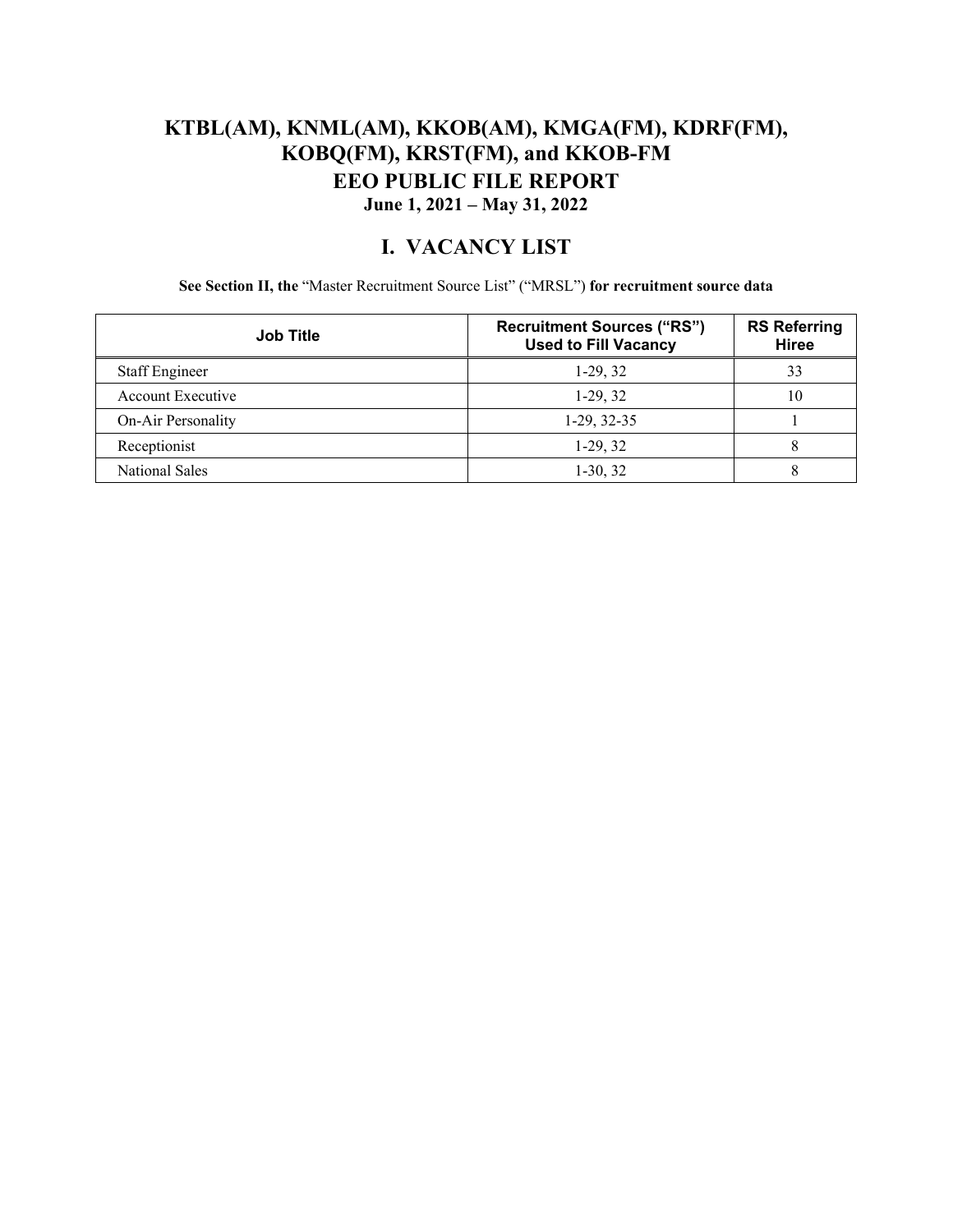### **KTBL(AM), KNML(AM), KKOB(AM), KMGA(FM), KDRF(FM), KOBQ(FM), KRST(FM), and KKOB-FM EEO PUBLIC FILE REPORT June 1, 2021 – May 31, 2022**

## **II. MASTER RECRUITMENT SOURCE LIST ("MRSL")**

| <b>RS</b><br><b>Number</b> | <b>RS Information</b>                                                            | <b>Source Entitled</b><br>to Vacancy<br>Notification?<br>(Yes/No) | No. of<br><b>Interviewees</b><br><b>Referred by RS</b><br>Over<br><b>Reporting</b><br><b>Period</b> |
|----------------------------|----------------------------------------------------------------------------------|-------------------------------------------------------------------|-----------------------------------------------------------------------------------------------------|
| $\mathbf{1}$               | <b>Cumulus Careers Website</b>                                                   | $\mathbf N$                                                       | 10                                                                                                  |
|                            | www.cumulusmedia.jobs.net/en-US/                                                 |                                                                   |                                                                                                     |
| $\overline{2}$             | <b>Adzuna Website</b><br>www.adzuna.com/                                         | $\mathbf N$                                                       | $\mathbf{0}$                                                                                        |
| $\overline{3}$             | <b>Job Is Job Website</b><br>www.jobisjob.com/                                   | $\overline{N}$                                                    | $\boldsymbol{0}$                                                                                    |
| $\overline{4}$             | <b>MyJobHelper Website</b><br>www.myjobhelper.com/                               | ${\bf N}$                                                         | $\overline{0}$                                                                                      |
| 5                          | <b>Oodle Website</b><br>www.jobs.oodle.com/careers/careers/                      | N                                                                 | $\mathbf{0}$                                                                                        |
| 6                          | The Job Spider<br>www.jobspider.com/                                             | ${\bf N}$                                                         | $\boldsymbol{0}$                                                                                    |
| $\overline{7}$             | <b>Trovit Website</b><br>www.trovit.com/                                         | N                                                                 | $\overline{0}$                                                                                      |
| 8                          | Indeed Website (not directly contacted by SEU)<br>www.indeed.com                 | $\mathbf N$                                                       | 9                                                                                                   |
| 9                          | Glassdoor Website (not directly contacted by SEU)<br>www.glassdoor.com/index.htm | $\overline{N}$                                                    | $\theta$                                                                                            |
| 10                         | LinkedIn Website (not directly contacted by SEU)<br>www.linkedin.com/jobs/       | $\mathbf N$                                                       | $\overline{2}$                                                                                      |
| 11                         | <b>Abilities in Jobs</b><br>www.abilitiesinjobs.com                              | ${\bf N}$                                                         | $\boldsymbol{0}$                                                                                    |
| 12                         | <b>Asian in Jobs</b><br>www.asianinjobs.com                                      | N                                                                 | $\overline{0}$                                                                                      |
| 13                         | <b>Black In Jobs</b><br>www.blackinjobs.com                                      | ${\bf N}$                                                         | $\mathbf{0}$                                                                                        |
| 14                         | <b>Hispanic In Jobs</b><br>www.hispanicinjobs.com                                | ${\bf N}$                                                         | $\boldsymbol{0}$                                                                                    |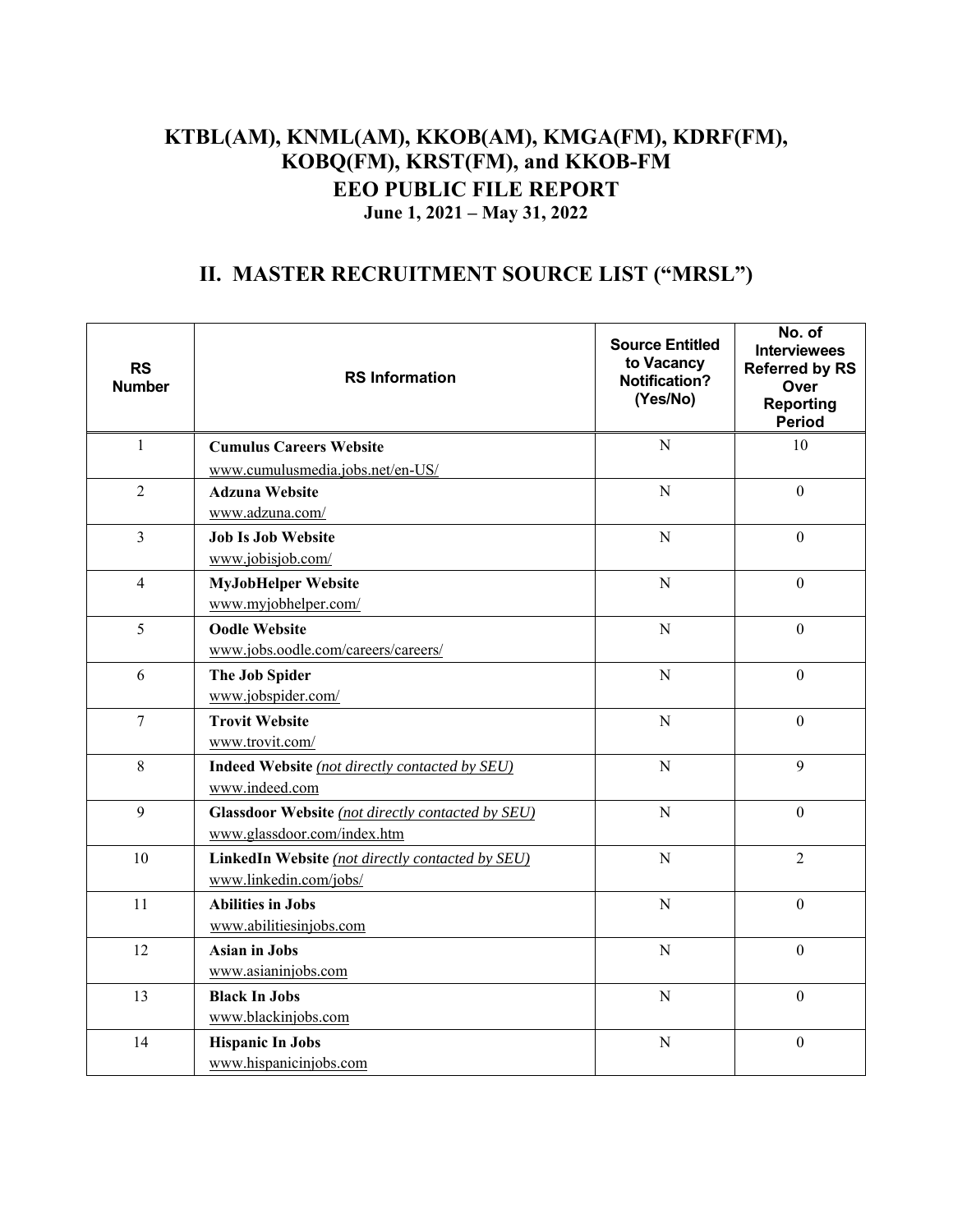| <b>RS</b><br><b>Number</b>                     | <b>RS</b> Information                                          | <b>Source Entitled</b><br>to Vacancy<br><b>Notification?</b><br>(Yes/No) | No. of<br><b>Interviewees</b><br><b>Referred by RS</b><br>Over<br><b>Reporting</b><br><b>Period</b> |
|------------------------------------------------|----------------------------------------------------------------|--------------------------------------------------------------------------|-----------------------------------------------------------------------------------------------------|
| 15                                             | <b>LGBTQ In Jobs</b>                                           | $\overline{N}$                                                           | $\overline{0}$                                                                                      |
|                                                | www.lgbtqinjobs.com                                            |                                                                          |                                                                                                     |
| 16                                             | <b>Diversity in Jobs</b><br>www.diversityinjobs.com            | $\mathbf N$                                                              | $\boldsymbol{0}$                                                                                    |
| 17                                             | <b>Seniors in Jobs</b>                                         | ${\bf N}$                                                                | $\boldsymbol{0}$                                                                                    |
|                                                | www.seniorsinjobs.com                                          |                                                                          |                                                                                                     |
| 18                                             | <b>Women in Jobs</b>                                           | N                                                                        | $\boldsymbol{0}$                                                                                    |
|                                                | www.womeninjobs.com                                            |                                                                          |                                                                                                     |
| 19                                             | <b>Job Opportunities for Disabled Veterans</b>                 | ${\bf N}$                                                                | $\boldsymbol{0}$                                                                                    |
|                                                | www.JOFDAV.com                                                 |                                                                          |                                                                                                     |
| 20                                             | <b>Disabled Person</b>                                         | $\mathbf N$                                                              | $\boldsymbol{0}$                                                                                    |
|                                                | www.disAbledperson.com                                         |                                                                          |                                                                                                     |
| 21                                             | <b>Hire Black Now</b>                                          | N                                                                        | $\boldsymbol{0}$                                                                                    |
|                                                | www.hireblacknow.com                                           |                                                                          |                                                                                                     |
| 22                                             | <b>Hispanic Job Exchange</b>                                   | $\mathbf N$                                                              | $\boldsymbol{0}$                                                                                    |
|                                                | www.hispanicjobexchange.com                                    |                                                                          |                                                                                                     |
| 23                                             | <b>African American Job Search</b>                             | $\mathbf N$                                                              | $\mathbf{0}$                                                                                        |
|                                                | www.africanamericanjobsearch.com                               |                                                                          |                                                                                                     |
| 24                                             | <b>Asian Job Search</b><br>www.asianjobsearch.com              | $\mathbf N$                                                              | $\boldsymbol{0}$                                                                                    |
| 25                                             | <b>LGBT Job Search</b>                                         | $\mathbf N$                                                              | $\boldsymbol{0}$                                                                                    |
|                                                | www.lgbtjobsearch.com                                          |                                                                          |                                                                                                     |
| 26                                             | <b>Disabled Job Seekers</b>                                    | $\mathbf N$                                                              | $\boldsymbol{0}$                                                                                    |
|                                                | www.disabledjobseekers.com                                     |                                                                          |                                                                                                     |
| 27                                             | <b>US Diversity Job Search</b>                                 | N                                                                        | $\boldsymbol{0}$                                                                                    |
|                                                | www.usdiversityjobsearch.com                                   |                                                                          |                                                                                                     |
| 28                                             | <b>Veteran Career Center</b>                                   | $\mathbf N$                                                              | $\mathbf{0}$                                                                                        |
|                                                | www.veterancareercenter.com                                    |                                                                          |                                                                                                     |
| 29                                             | <b>Seniors to Work</b>                                         | ${\bf N}$                                                                | $\boldsymbol{0}$                                                                                    |
|                                                | www.seniorstowork.com                                          |                                                                          |                                                                                                     |
| 30                                             | <b>Employee Referral</b>                                       | ${\bf N}$                                                                | $\overline{2}$                                                                                      |
| 31                                             | <b>Internal Transfer/Promotion</b>                             | $\mathbf N$                                                              | $\boldsymbol{0}$                                                                                    |
| 32                                             | <b>University of New Mexico Career Fairs (see Section III)</b> | $\mathbf N$                                                              | $\overline{4}$                                                                                      |
| 33                                             | <b>On-Air Announcements</b> (one or more SEU stations)         | N                                                                        | $\mathbf{1}$                                                                                        |
| 34                                             | <b>All Access Website</b>                                      | $\mathbf N$                                                              | 5                                                                                                   |
|                                                | www.allaccess.com                                              |                                                                          |                                                                                                     |
| 35                                             | Walk-In/Self-Referral                                          | ${\bf N}$                                                                | $\overline{4}$                                                                                      |
| TOTAL INTERVIEWEES OVER REPORTING PERIOD<br>22 |                                                                |                                                                          |                                                                                                     |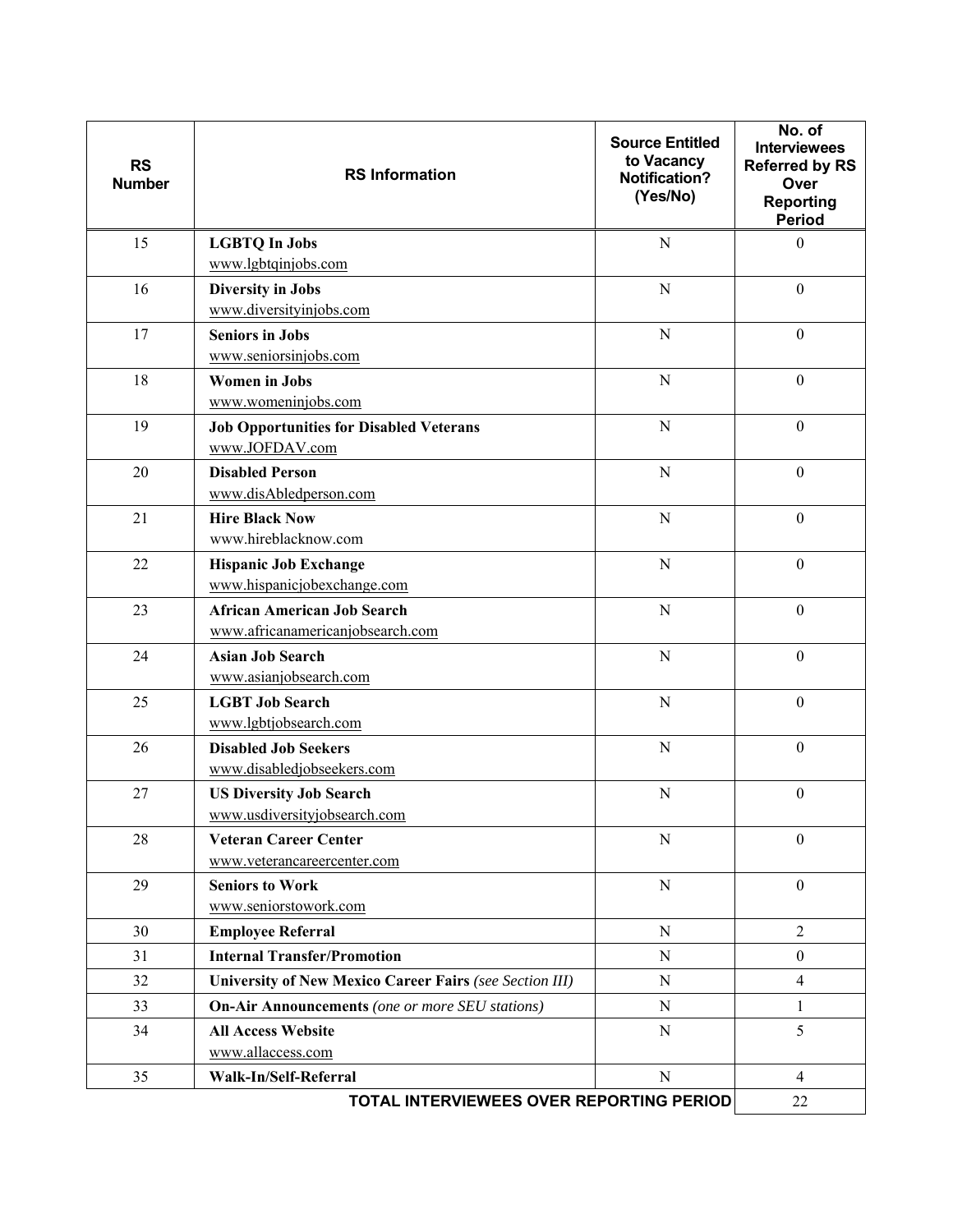### **KTBL(AM), KNML(AM), KKOB(AM), KMGA(FM), KDRF(FM), KOBQ(FM), KRST(FM), and KKOB-FM EEO PUBLIC FILE REPORT June 1, 2021 – May 31, 2022**

|                         | <b>Type of Recruitment Initiative</b><br>(Menu Selection)                                                                                  | <b>Brief Description of Activity</b>                                                                                                                                                                                                                                                                                                                                                                                                                                                                                                                                                                                                               |
|-------------------------|--------------------------------------------------------------------------------------------------------------------------------------------|----------------------------------------------------------------------------------------------------------------------------------------------------------------------------------------------------------------------------------------------------------------------------------------------------------------------------------------------------------------------------------------------------------------------------------------------------------------------------------------------------------------------------------------------------------------------------------------------------------------------------------------------------|
| 1                       | Management-level training concerning methods of ensuring<br>equal employment opportunity and preventing<br>discrimination                  | On July 22, 2021, our SEU's Market Manager took part<br>in a presentation by Brooks Scott entitled, Conversations<br>of Race & Allyship in the Workplace. During his<br>presentation he emphasized the importance of learning<br>better ways to communicate to create a healthier<br>workplace environment. He discussed managing<br>unconscious biases, team building around values,<br>learning specific skills and tactics to navigate sensitive<br>conversation, understanding how to give useful<br>feedback, and encouraged attendees to hire, promote and<br>acknowledge people who don't look, think, act, and<br>problem solve like them. |
| $\overline{2}$          | Management-level training regarding methods of ensuring<br>equal employment opportunity and prevention of<br>discrimination and harassment | During the month of December 2021, our SEU<br>participated in harassment prevention training. All<br>hiring managers-Market Manager, Operations<br>Manager, and Business Manager-as well as the entire<br>staff were required to complete a course prepared by<br>Mineral entitled, "Harassment Prevention." The course<br>presented best practices for updating policies and<br>procedures, reporting incidents, and following up on<br>complaints. In order to obtain a certificate of<br>participation, managers were required to take a quiz<br>following their completion of the tutorial.                                                    |
| 3                       | Management-level training regarding Diversity, Equity, and<br>Inclusion                                                                    | During the month of December 2021, this SEU<br>participated in Diversity, Equity, and Inclusion training.<br>All hiring managers-Market Manager, Operations<br>Manager, and Business Manager—as well as the entire<br>staff were required to complete courses on-line using<br>ThinkZoom. Participants viewed five segments entitled<br>"Working Well With Others," which addressed the<br>meaning of diversity, the diversity continuum, the<br>mistake of stereotyping, the power of inclusion, and<br>$diversity = greatestness.$                                                                                                               |
| $\overline{\mathbf{4}}$ | Management-level training concerning methods of ensuring<br>equal employment opportunity and preventing<br>discrimination                  | On August 11, 2021, our SEU's Market Manager<br>participated in a presentation conducted by Merging Path<br>Coaching entitled, Managing Unconscious Bias. This<br>session focused on managing teams without a bias.                                                                                                                                                                                                                                                                                                                                                                                                                                |

# **III. RECRUITMENT INITIATIVES**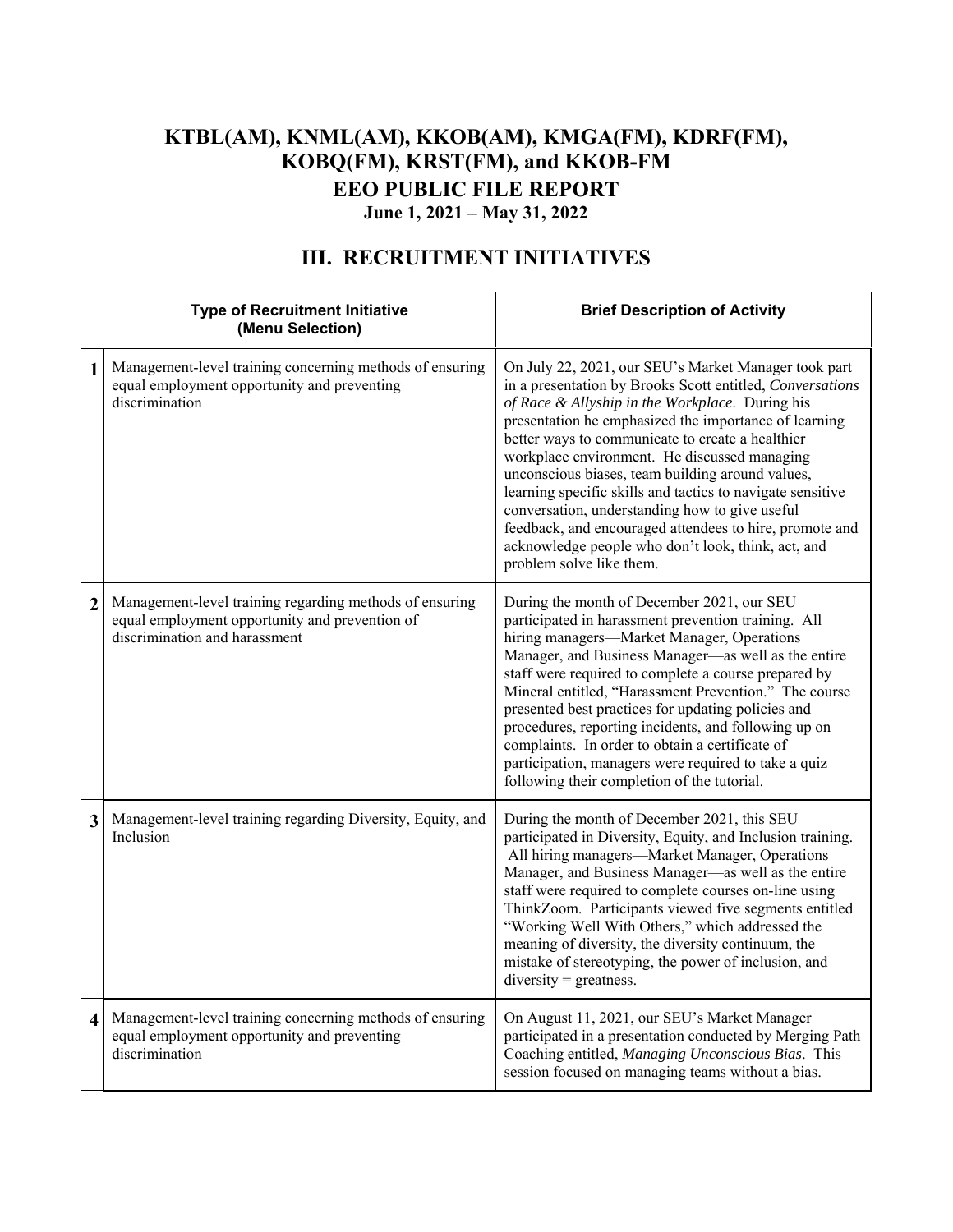|   | <b>Type of Recruitment Initiative</b><br>(Menu Selection)                                                              | <b>Brief Description of Activity</b>                                                                                                                                                                                                                                                                                                                                                                                                                                                                                                                                                                                                                                                                                                                                                                                                                                                                                |
|---|------------------------------------------------------------------------------------------------------------------------|---------------------------------------------------------------------------------------------------------------------------------------------------------------------------------------------------------------------------------------------------------------------------------------------------------------------------------------------------------------------------------------------------------------------------------------------------------------------------------------------------------------------------------------------------------------------------------------------------------------------------------------------------------------------------------------------------------------------------------------------------------------------------------------------------------------------------------------------------------------------------------------------------------------------|
| 5 | Participate in Job Fair                                                                                                | On July 21, 2021, our SEU participated in the 9 <sup>th</sup> Annual<br>Senator Michael Padilla Job Fair, which tookplace at<br>Harrison Middle School in Albuquerque, New Mexico.<br>Each year Senator Padilla holds an in-person, all day job<br>fair with includeds over 400 hiring employers. Our<br>SEU's Market, Sales, and Operations Managers as well<br>as our Promotions Director and Chief Engineer attended<br>this event, and spoke with attendees about the company,<br>career opportunities in broadcasting, and job openings<br>within the SEU.                                                                                                                                                                                                                                                                                                                                                     |
| 6 | Participate in Virtual Job Fairs (4)                                                                                   | Our SEU participated in four (4) virtual job fairs hosted<br>by the New Mexico Broadcasters Association<br>("NMBA"). These Fairs occurred during the weeks of:<br>August 16-20, 2021<br>November 8-12, 2021<br>February 14-18, 2022<br>May 9-15, 2022.<br>Applicants that applied through the NMBA portal who<br>specifically inquired about Cumulus, were forwarded to<br>Cumulus. Our SEU's Market, Sales, and Operations<br>Managers were available to interact with interested<br>candidates and inform them about the company as well<br>as job openings within the SEU. All candidates that<br>applied directly with Cumulus were contacted. A list of<br>all applicants that applied for a job with any of the<br>NMBA broadcasters was provided after the job fair<br>concluded.                                                                                                                            |
| 7 | Participate in event sponsored by or on behalf of an<br>educational institution related to careers in broadcasting (2) | Our SEU has established a partnership with the<br>University of New Mexico ("UNM") and its School of<br>Business. Given this relationship, our SEU participated<br>in two (2) UNM Sales Center Speed Networking events,<br>sponsored by the UNM School of Business-one on<br>November 3, 2021 and one on March 9, 2022. Our<br>Market and Sales Managers were available at the<br>November event to talk with students and other attendees<br>about the company as well as sales and marketing<br>positions available within the SEU. Our Sales Managers<br>attended the March event, and spoke with interested<br>participants about the company, careers in radio, and<br>emphasized the availability of sales and marketing<br>positions. As a result of these events, our management<br>team received approximately fifty (50) resumes and<br>selected the top ten $(10)$ candidates to interview in<br>person. |